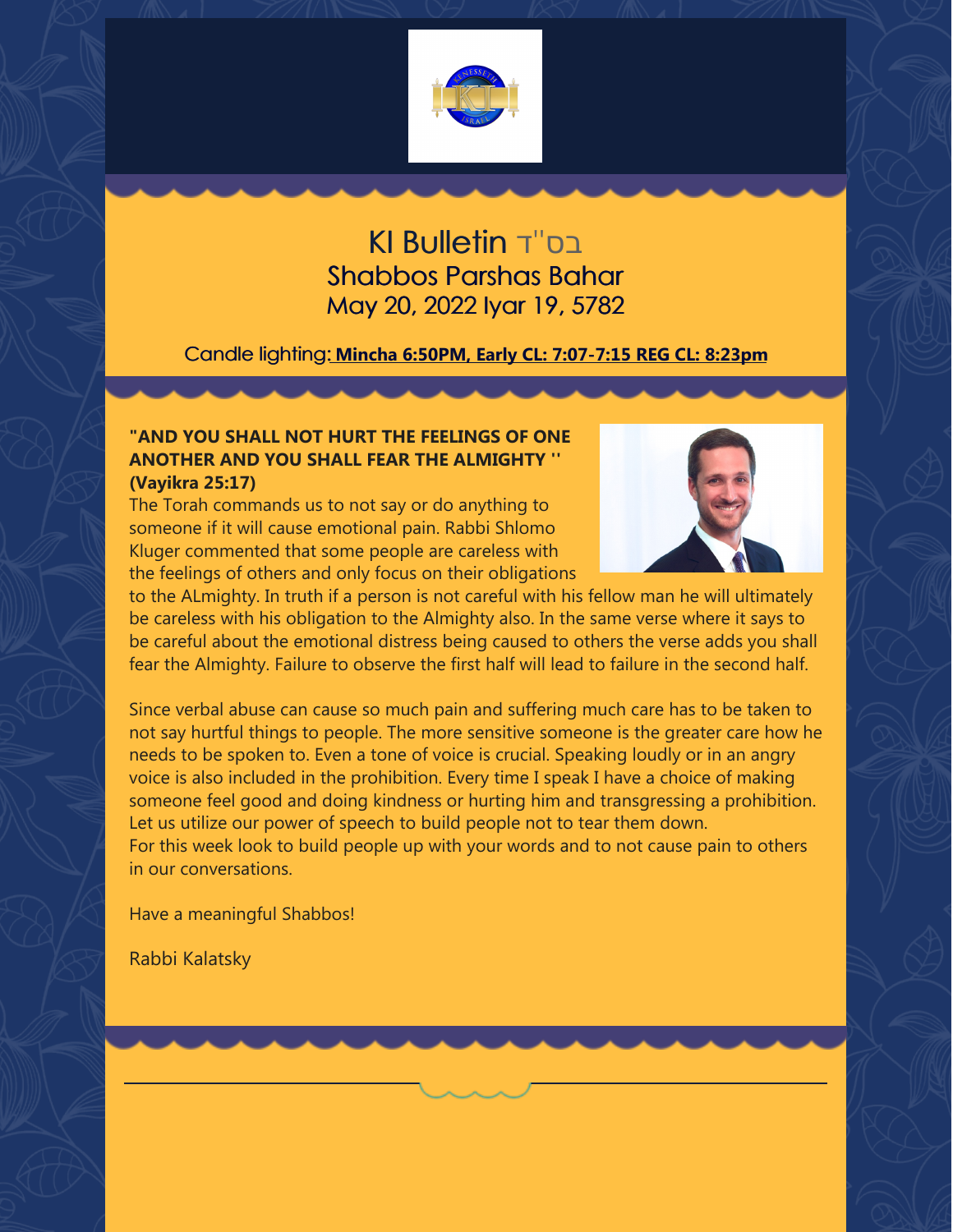## Newsletter zmanim



#### **Friday Erev Shabbos Parshas Behar May 20**

Shacharis 7 AM Early Mincha 6:50 PM CL 7:07-7:15 PM Regular CL 8:23 PM

#### **Shabbos May 21**

Shacharis 8:45 AM Class for women by Rabbi Kaufman 6 PM Hashkafah Shiur 7:15 PM Mincha 8:10 PM Shabbos over 9:33 PM

**Sunday May 22** Shacharis 8:30 AM Mincha 8:30 PM

**Monday– Thursday May 23-26** Shacharis 7 AM Mincha 8:30 PM

**Friday Erev Shabbos Parshas Bechukosai May 27** Shacharis 7 AM Early Mincha 6:55 PM CL 7:13-7:20 PM Regular CL 8:30 PM



**Yaakov** 8

**Shira** Goldberger

WEDNESDAY MAY 25TH

Hennesseth Israel

PLEASE CONTACT RAMIE DELMOOR TO PARTICIPATE AS A  $952 - 210 - 4545$ 

**The entire community is invited to a Sheva Brachos barbecue for Yaakov and Shira Goldberger, IYH, this coming Wednesday, May 25th, beginning at 6:15 pm at KI. Thank you, and may we celebrate many simchos in our community together!**

**Mazel Tov to Mr. & Mrs. Sidney Usem on the birth of a baby girl, Noa Chaya! May they be zoche to raise her to torah, chuppah and maasim tovim!**



**Mazel Tov to Mendel & Nesya Levine on the naming of their daughter, Masha Liba. Mazel tov to the grandfather Dr. Yosef Zahtz and the entire mishpacha! May she grow to Torah, Chupa and Ma'asim Tovim!**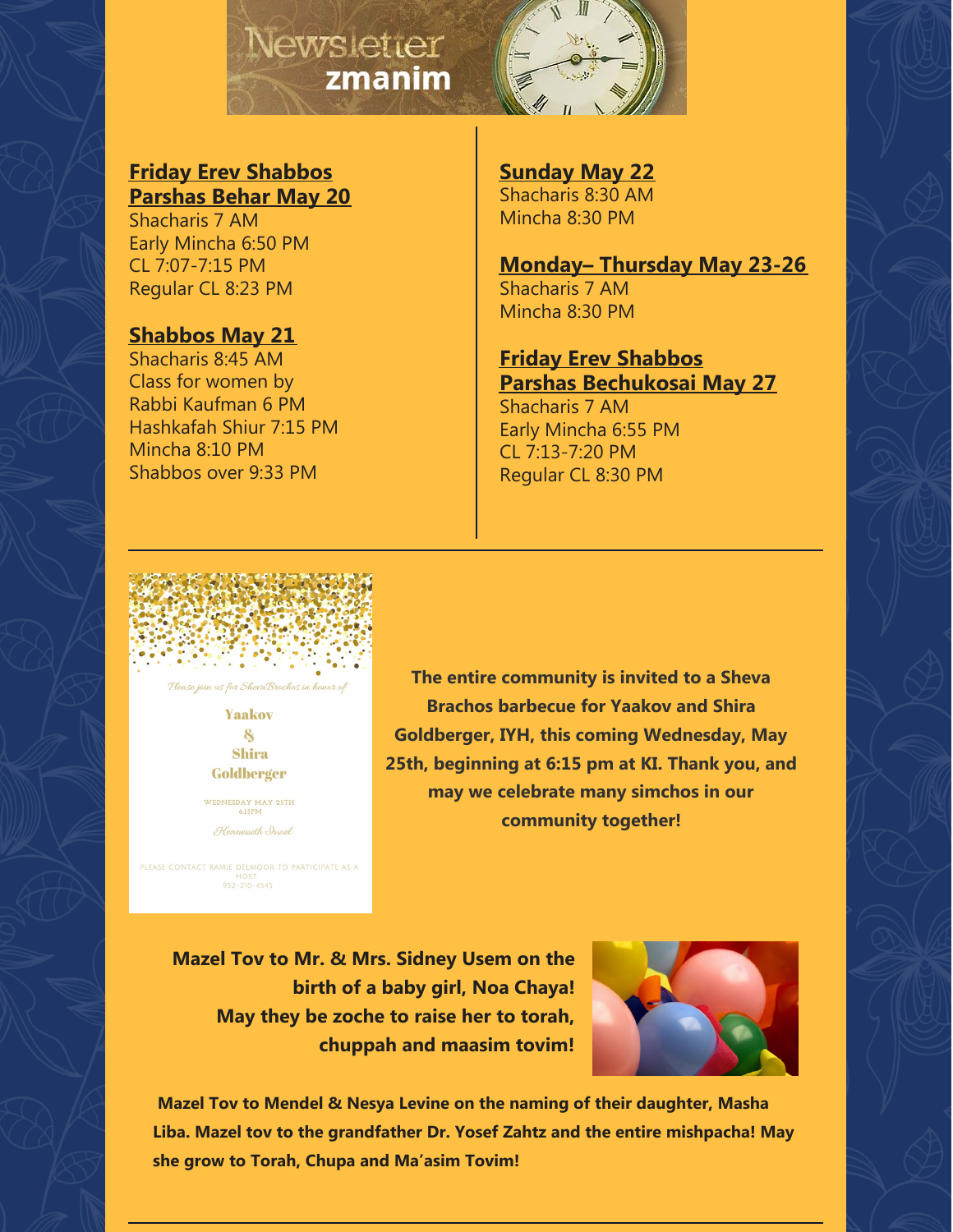#### **Highlights from the Morning Kollel By Rabbi Uriel Gross**

**The Question**: If someone forgot to daven Maariv on Motzei Shabbos and is therefore davening two Tefillos on Sunday morning, which Shemoneh Esrei should Atah Chonantanu be said in? Should it be said at all?

**The Background**: There are two questions: 1) Should Atah Chonantanu be said at all? Perhaps not davening Maariv at all can be compared to davening Maariv while forgetting Atah Chonantanu, and just as there he need not repeat Shemoneh Esrei, as he can rely on the havdalah he will make on wine, here, too, he can rely on the havdalah he will make (or already made). 2) If he must say it, should it be said in the first Shemoneh Esrei, as this is the first one following Shabbos, or the second one which is the makeup for the missed Maariv, where Atah Chonantanu had belonged?

**The Opinions:** The Olas Shabbos (294, 1) quotes the Radvaz that he need not say it at all. The Eliyahu Rabbah (ibid, 3) explains that it is the same as forgetting Atah Chonantanu in Maariv. The Magen Avraham (ibid, 1) disagrees. The apparent difference is that when he davened Maariv, Atah Chonantanu is considered "omitted", as the place it belonged was passed, but if he didn't daven at all, he never "passed over" the place of Atah Chonantanu for it to be considered "omitted". The Radvaz himself (vol. 2, 42) explains that saying Atah Chonantanu on Sunday would be considered a makeup, and Chazal didn't establish a makeup for it, as it has a rectification by making havdalah on wine. (The Magen Avrohom writes that he didn't have access to the written responsa of the Radvaz, and was therefore unable to see his reasoning.) If it does need to be said, the Tosefes Shabbos (ibid, 1) says it should be in the second, as this is the makeup for Maariv, its original location. However, Rav Akiva Eiger (ibid, 1) and Rav Chaim Soloveitchik (cited in Chidushei Rav Meshulam Dovid Halevi) are of the opinion that it should be in the first one. Their reasoning is that Atah Chonantanu was not established as belonging in Maariv, but rather in the first tefilla of the week, whatever it is. Therefore, when the first tefilla is Shachris, that is where it belongs.

**The Halacha**: The Mishna Berura (ibid, 2) paskens that if one made havdalah already over wine, he should not say Atah Chonantanu at all in the morning. If he has yet to make havdalah, he paskens like the Tosefes Shabbos, and he should say it in the Maariv-makeup Shemoneh Esrei. However, Rav Shmuel Fuerst said that Rav Moshe Feinstein paskened like Rav Akiva Eiger.



*Sponsor a Kiddush at KI Basic-\$200 Upgraded-\$350 Shalosh Suedah: \$125.00*

**Kenesseth Israel Congregation|952-920-2183| office@kenessethisrael.org Rabbi Mordechai Kalatsky - Chaim Goldberger Rabbi Emeritus - Jerome Herzog zl Rabbi Emeritus KI Board of Directors Dr. Joey Greenberg-President, Michael Moskowitz-Vice President, Judy Victor-Secretary Michael Barry, Melvin Graf, Lili Khabie, Sender Russel, Shlomo Shloss, Gabe Silverberg,**

**The Kenesseth Israel Bulletin is sponsored by Melvin & Miriam Graf Thank you!**